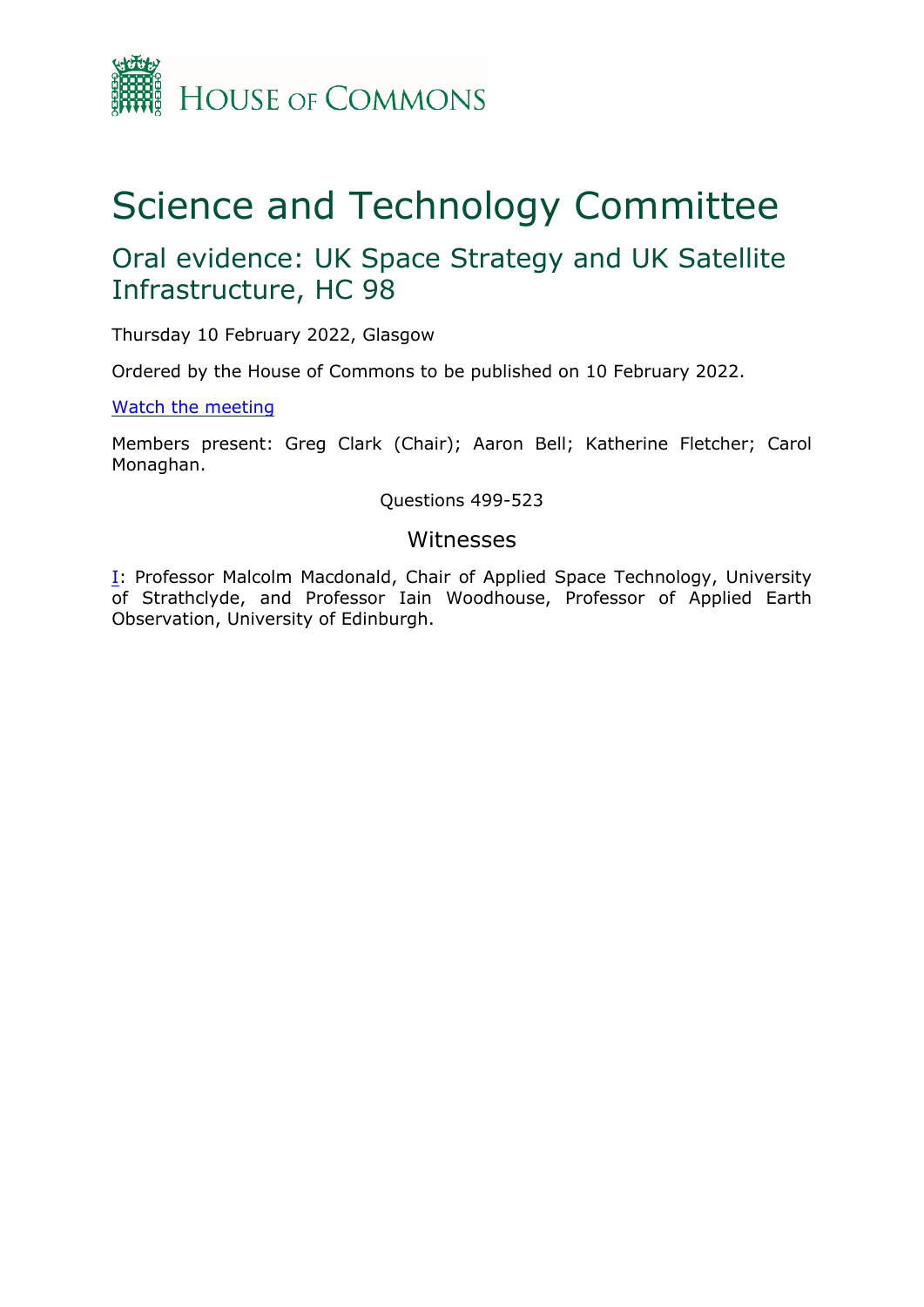

### <span id="page-1-0"></span>Examination of witnesses

Witnesses: Professor Malcolm Macdonald and Professor Iain Woodhouse.

Q499 **Chair:** The Science and Technology Committee is delighted to be in Glasgow this afternoon at the University of Strathclyde's Technology and Innovation Centre. I extend our thanks to the university for hosting us here today for an evidence session that will take in many of the themes that the Committee is currently inquiring into, starting with space and satellites but also looking at the role of science and technology in recovering from the pandemic and in driving growth across the United Kingdom. We will touch on questions of diversity in STEM also.

It is a delight to welcome our first panel of witnesses. They are Professor Malcolm Macdonald, who is the Chair of Applied Space Technology here at the University of Strathclyde, and Professor Iain Woodhouse, who is Professor of Earth Observation at the University of Edinburgh. Thank you both for coming. I should acknowledge that we have students from the University of Strathclyde in our audience in person today and we enjoyed a good discussion with them just before this meeting. You are very welcome, as are people watching in on the livestream.

I will start. In thanking Professor Macdonald for your role, representing the university, in having us at this great institution, I will ask you to reflect on and give us a summary of what you regard as the reasons for the strengths of Scotland, and Glasgow in particular, in the space and satellite sector.

**Professor Macdonald:** Thank you for the opportunity to speak here today. I get asked quite a lot about how we ended up with a strong Scottish space sector and the honest reflection is that a number of very happy coincidences occurred at about the same time. However, when you end up with that number of coincidences, there is something underpinning them. I think the underpinning thing is that there is a long history of people getting their university education in Scotland, wanting to work in the space sector and not being able to do so and going to work elsewhere in Europe, in England, France, Germany, wherever it is. The coincidence was that a number of people about the same time all decided, "I kind of want to go home," and arrived back in Glasgow and Edinburgh looking for opportunities to work in the space sector and do that locally, where they came from.

I think that the experience that those people brought home with them was one of the things that enabled there to be this commercial space sector. There has always been a strong academic sector but the experience that people brought back from the rest of Europe effectively gave the sector a step up. For me, that is the basis that has created the sector we see today.

*Professor Woodhouse:* I definitely agree that it was the coincidence of individuals happening to be at the right place at the right time and also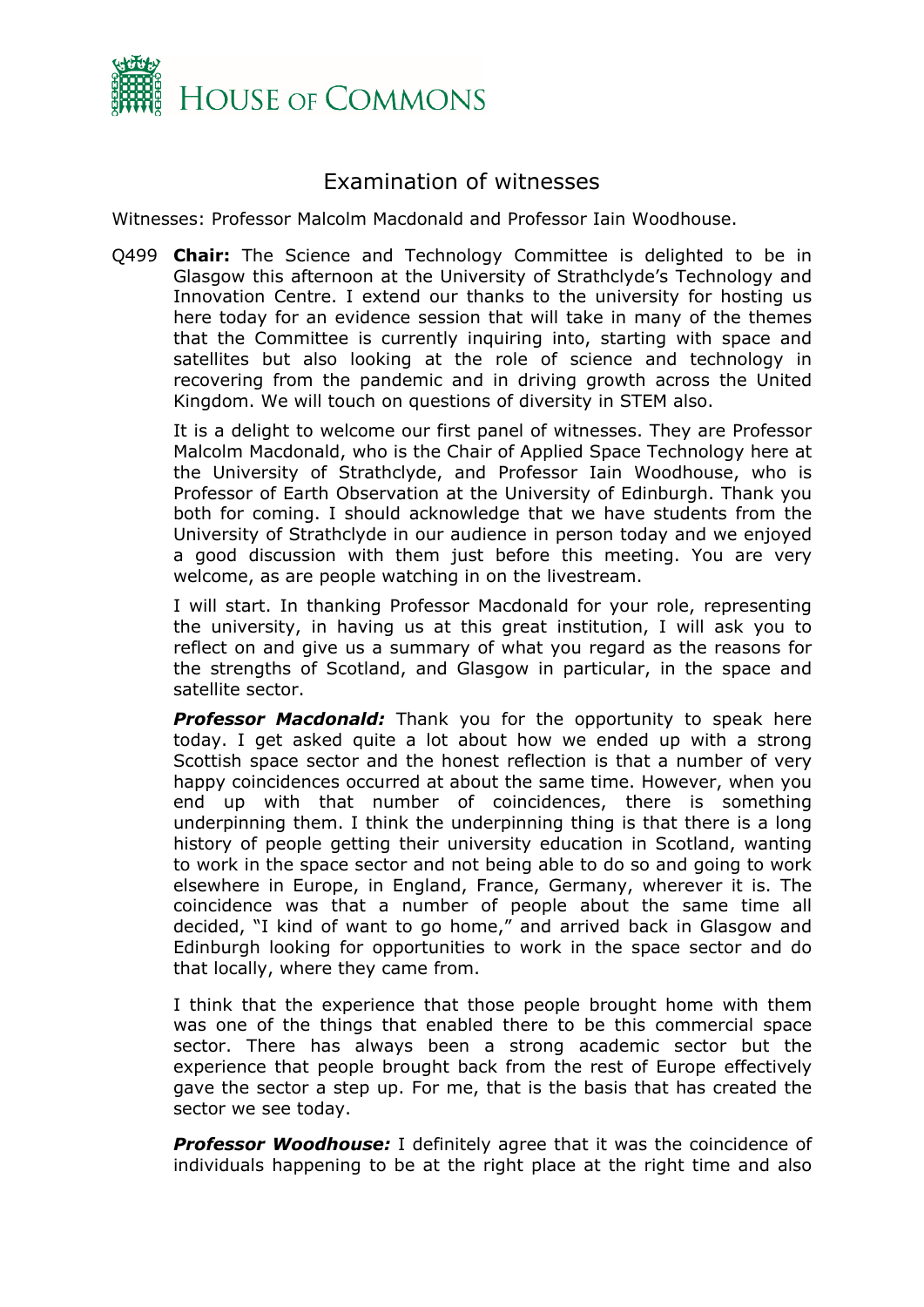

the culture of entrepreneurism that some of those people brought. Often all it needs is a few people demonstrating and leading the way to set an example that leads lots of other students and postdocs, and even academics, to get involved in starting new companies and getting involved with that. What has probably driven quite a lot of the new company generation is the fact that there have been some examples of people doing it before them and being able to follow in those footsteps and also get the experience and insights from how they have experienced doing it.

I say about the west coast that there is the tradition of building ships and we now build spaceships. The east coast with Edinburgh and Dundee is much more about exploration and discovery. There tends to be a bit of that culture still, so that a lot of the upstream technology stuff is in the west and the downstream data stuff is in the east. It is not exclusively, but that is kind of how the pattern works. It works very well. You can go from this building to the Bayes Centre in Edinburgh in probably just over an hour door to door, so everybody is well connected. I think it helps that there is quite a concentration of that activity.

Q500 **Chair:** One of the themes of the Levelling Up White Paper that was published by the UK Government last week was the importance of clusters—clusters of industries, and professions in some cases—that are mutually reinforcing. I think I can say on behalf of the Committee that, having visited some of the companies involved in the space sector, and having talked to some of the students about the academic education and research that is done here, we have seen that in action today. Would you say something about how important clusters are—that clustering effect? There is not a uniformity of specialism across the whole of the UK in these matters and Scotland has emerged as one of the prime points of that.

*Professor Macdonald:* If I think back to my PhD, if we wanted to work with an industry partner while doing that we had to travel down to Airbus in Stevenage or somewhere like that. Today we work closely with Clyde Space and lots of local companies. It is 15 minutes; I can walk to a lot of my industry partners. That clustering is important because it gives you things on your local doorstep. I think a lot of the space sector traditionally is perhaps a bit more focused on the M4 corridor, so having a local community who are doing things, having ideas, and reading about what the world is doing, enables us to do that more easily and not need to travel.

It is important to recognise that Scotland is almost a cluster of clusters. You have a cluster in Glasgow and a cluster in Edinburgh but then, as Iain was saying, they are so close together that they interlink and overlap with each other and they strengthen each other as well. It is important to recognise that it is quite a complex environment, but it is certainly a beneficial environment and everybody is very supportive of everybody else. That is a key feature of any good cluster.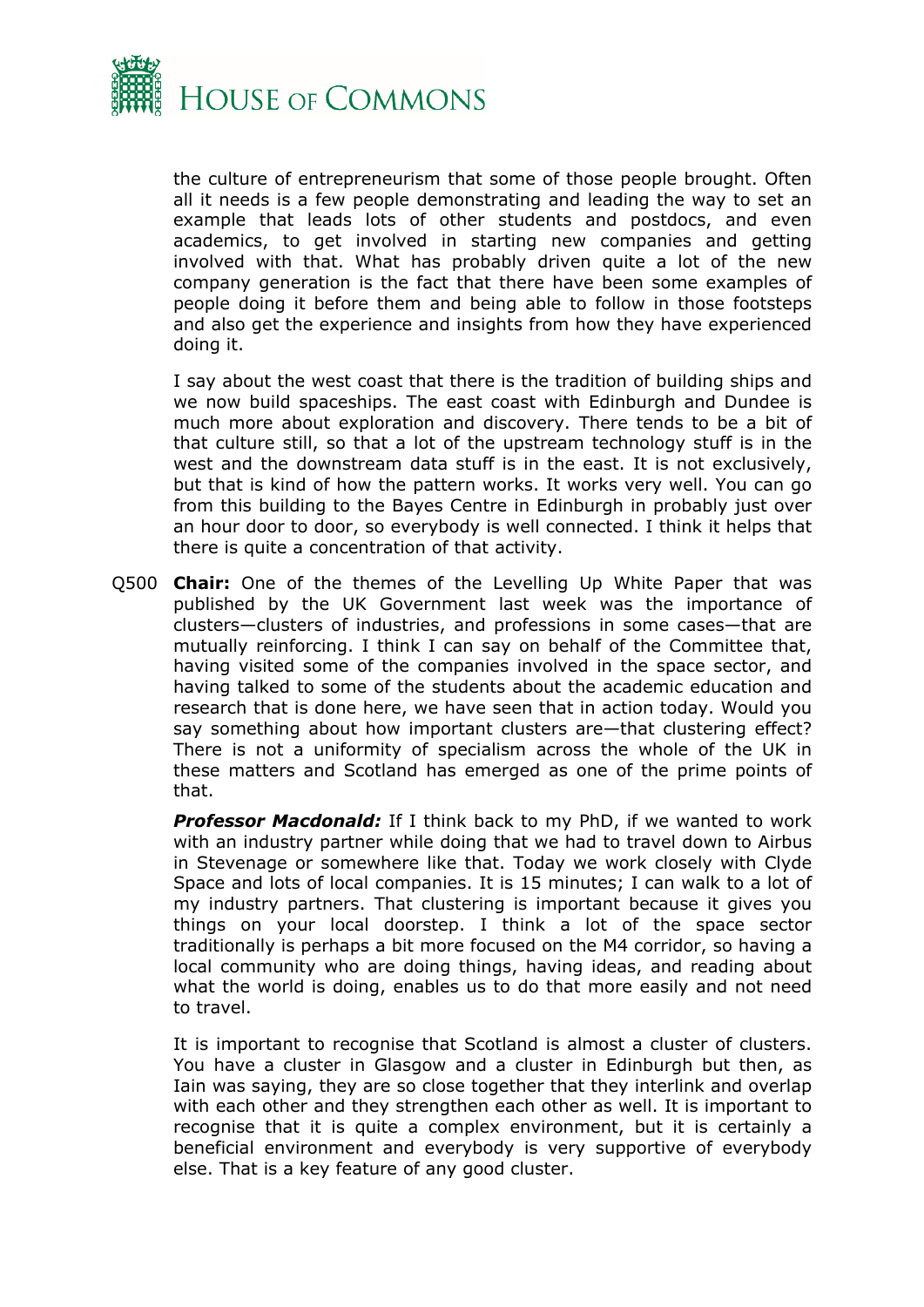

Q501 **Chair:** Thank you. Professor Woodhouse, if you could comment on that and also say something about the Scottish Space Leadership Council and what contribution it has made?

*Professor Woodhouse:* I will leave that to Malcolm specifically because he has had more experience of being a part of that. In parallel to that is the Scottish Space Academics Forum, which was also set up to reflect the more academic groups. I chair that one. Malcolm is part of it and the universities in Scotland all have representatives on it.

I guess the reason that that formed is because the Scottish Space Leadership Council was starting to make some progress in raising the profile of Scottish space but it was formed more from an industry perspective. The Scottish Space Academics Forum was to match that and work with them.

We have representatives on each now to make sure that there is a place where the Scottish academics can have some collective discussion, have a voice that reflects what our contribution will be going forward, largely on the innovation and skill side of things.

I think that element of community comes out in the Scottish Space Strategy. There are groups that are interlinked and connected and are speaking on behalf of larger collections of the community, and there are people willing to chip into these groups and make them work. That seems to work very well. It is a bit like what Malcolm was saying about the cluster of clusters. There is a number of these communities but they are all talking together. It is easy to talk because we can access and meet up in person, not so much over the last couple of years but it is possible to do that.

I think of the innovation ecosystem model, which I think was promoted by Harvard Business School, rather than a cluster. A cluster suggests lots of people doing similar things, a bit like Harwell; whereas I would argue that the best innovation and the supportive environment for companies is when you have a mixture and your neighbours are your potential partners and customers rather than your competition.

Q502 **Chair:** Thank you for that. Professor Macdonald, how significant has the leadership council been in the development of the sector here?

*Professor Macdonald:* One of the things that the leadership council achieved very early on was to create a forum for the whole of the space sector to come together. I don't think that had existed before. There were forums for different bits of the space sector, but not the sector as a whole.

The other thing it has done is ensure very strong engagement with the Scottish Government—not just the economic development agencies but the Scottish Government Minister who has responsibility for the space sector sits on the leadership council. We have a quarterly engagement with him that provides a very clear line of sight into what the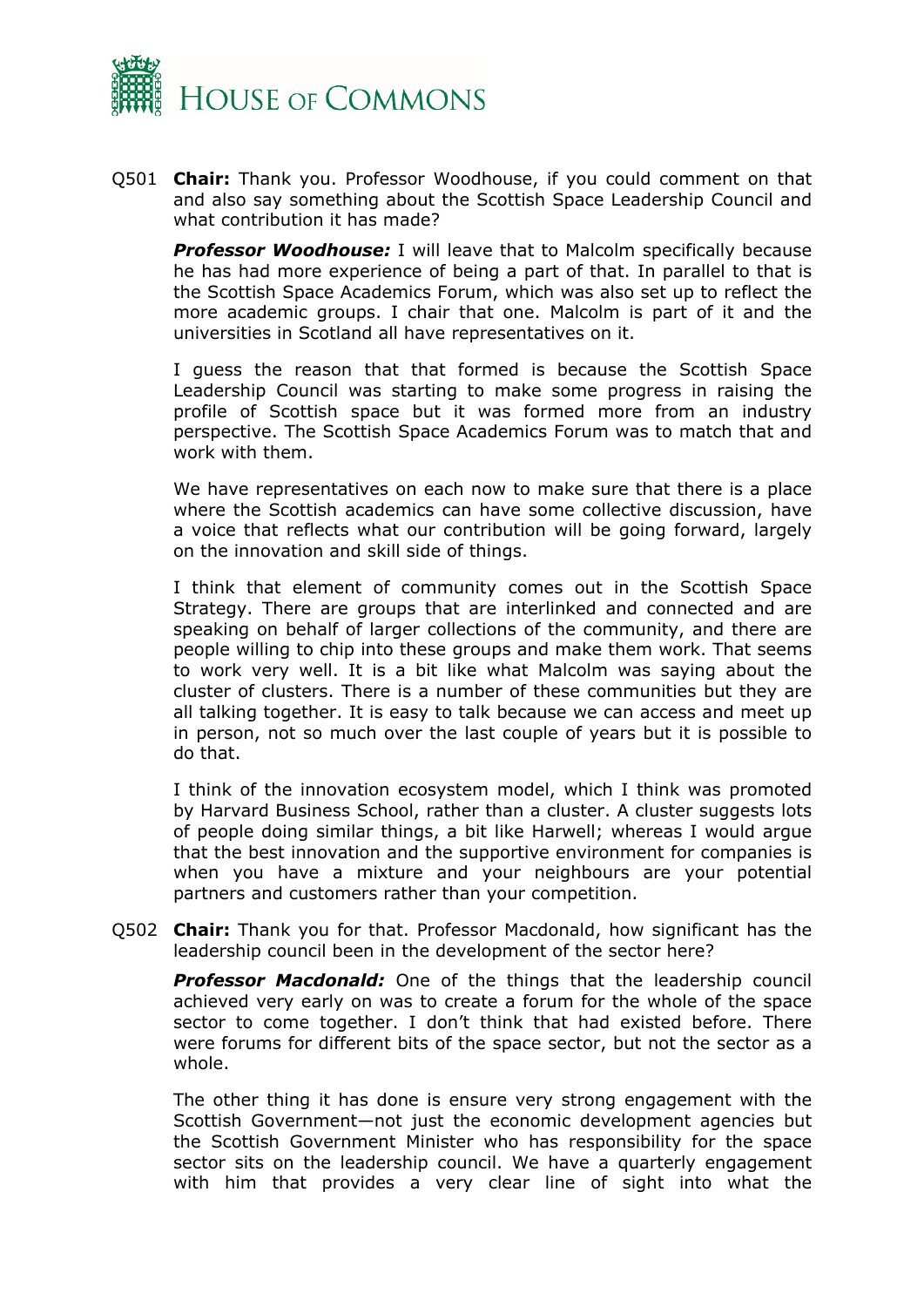

Government are thinking but also puts him into the sector to understand as well.

The Scottish sector is structured slightly differently to the English sector. They are not good terms but you know what I mean. There is a lot less membership of UK Space, the trade body, here in Scotland, so again the Scottish Space Leadership Council provides a very clear engagement mechanism into the development of the sector for the Catapult space agency and the bodies that are UK-wide. The leadership council provides a nice collective forum and voice for the sector.

**Chair:** I will go to my colleagues on the Committee now, starting with Carol Monaghan, who is a Glasgow MP—the MP for Glasgow North West.

Q503 **Carol Monaghan:** It is an absolute delight and pleasure to have you here today and to be at the University of Strathclyde. I am a graduate of the University of Strathclyde, where I studied physics. It is also good to have students here with us today. One of the issues we often have in politics is that there is too big a divide between those who are making the policy and those who are impacted by it. It is good to see young students and researchers being part of this today and understanding more how Committees work and feed in. That is fantastic.

I spend a lot of time talking about the flourishing space sector in Glasgow and the importance of space. I also talk a lot about photonics and quantum, which is a great strength across the central belt of Scotland. It is good for us to have an understanding in Glasgow of how it all works. I was a teacher for 20 years and I want to turn first to Professor Macdonald. You run the Scottish Space School at Strathclyde and, as a physics teacher, I often sent students to the Scottish Space School and we engaged quite strongly with that. Can you say a bit about the importance of the space school and how it encourages young people to consider careers in STEM generally or space specifically?

*Professor Macdonald:* The Scottish Space School is a great example of how we can use space to engage particularly secondary school children in the whole of the STEM subjects. Space is an exciting topic and gets people interested. The space school actively targets people who are not considering applying to a STEM subject in a university. We bring them to the university for a week of intensive activities themed around the space sector and we use that to explain to them what all the different types of engineering are. We give them a first-hand, hands-on experience of what science and engineering is.

Each year we bring in about 100 fifth or sixth-year students, so they are looking to go on to university. It is a roughly 50:50 split across the genders. We have found that between 65% and 85% of them will then apply to study a STEM subject at university. These are students who were not going to do a STEM, and two-thirds of them will go on and apply to study a STEM subject.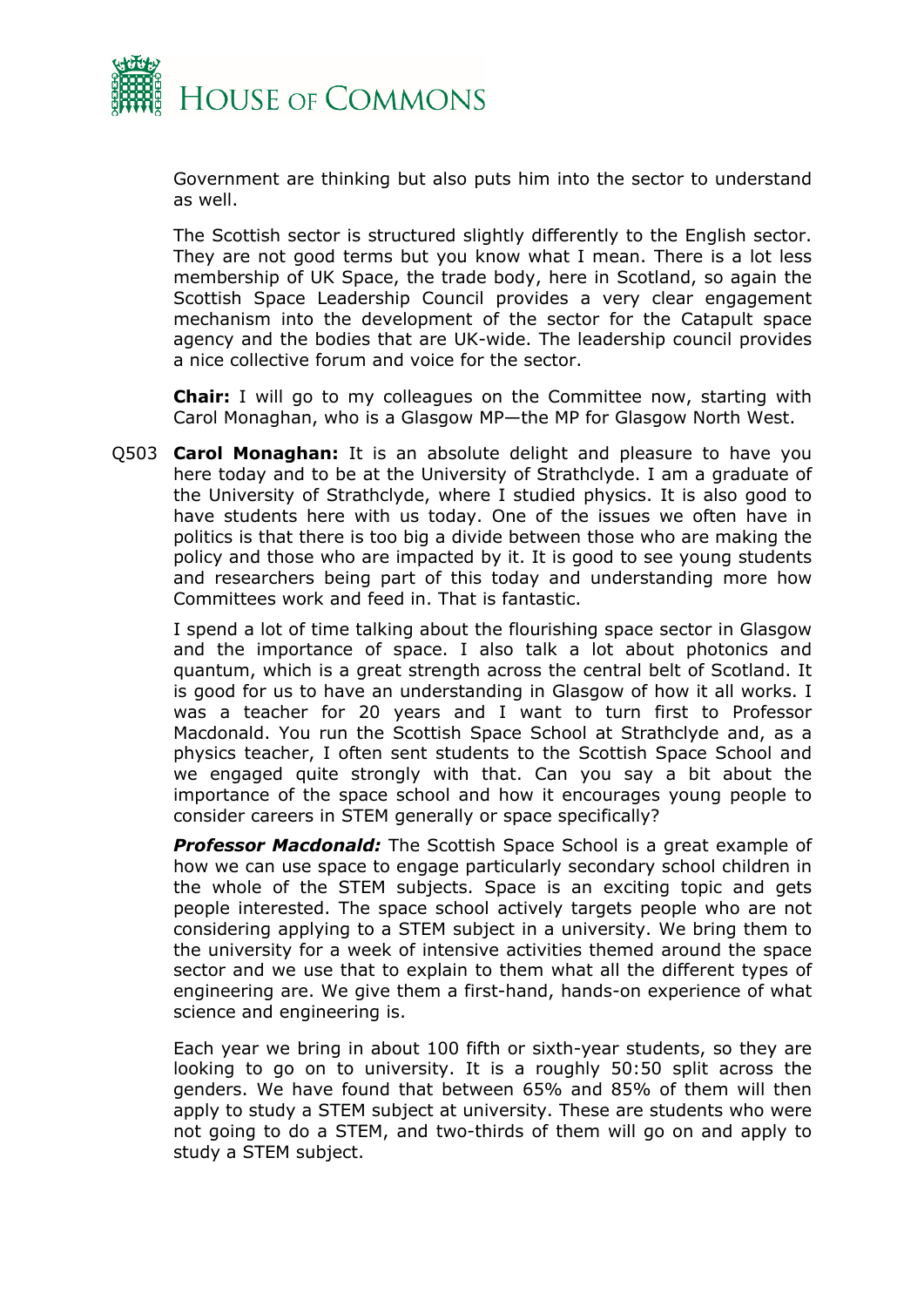

For me, that is the success of the space school. It shows that if you get out and show people who may not have had the engagement and not had explained to them what science and engineering are, they then think, "That is really interesting. That is something I want to do." That is the success of the space school—the fact that it is gender-balanced and it shows how easy it is to pull people through, who were going to do medicine or veterinary or something else, and get them to do engineering and science.

Q504 **Carol Monaghan:** You mentioned the gender aspect, which is obviously very important and it is a topic that is close to my heart, but there are other aspects of diversity. Could you say a bit about that for youngsters from a BAME background or from different socioeconomic backgrounds?

**Professor Macdonald:** Coming into the meeting, I had a look and we don't have the internal statistics on that. The only statistics we have are on the gender split, so I cannot point to specific figures and say this is what we do. However, we engage very strongly with local schools and around the university we have a higher proportion of less advantaged communities. Therefore, there is an expectation that that is reflected and certainly in our university intake we do very well on the metrics that are set by the Scottish Government. I don't have the same figures that I can point to as a basic conversion rate for gender, but I would expect to see those represented in less advantaged communities.

Q505 **Carol Monaghan:** We were out visiting space sector companies this morning and one of the representatives from the sector said to us, "The Scottish Space School is a great opportunity but it often looks at NASA and astronauts and all of that. Why are they not looking at somebody like me who grew up in Glasgow, went to a local comprehensive school and studied at Strathclyde uni? Why are they not using me as a role model?" Are you guilty of going for the high profile rather than looking at the more tangible role models within the community?

*Professor Macdonald:* I might get into trouble for saying this but I completely agree with you and I have said it before internally. If we set out to create the space school today we would not be able to get NASA engaged in the way it is. We could now bring in the European Space Agency, the UK Space Agency and all the local companies and create something that would be impossible to create today, and I would love it if we did.

Q506 **Carol Monaghan:** Professor Woodhouse, thank you for joining us this afternoon. The University of Edinburgh hosts a centre for doctoral training in earth observation. What benefits does that bring to the Scottish space sector?

*Professor Woodhouse:* The doctoral training centre, SENSE, is a collaboration with the University of Leeds. Anna Hogg, who is a former student from Edinburgh, is the lead on the Leeds side, and Ed Mitchard leads in Edinburgh and there are other partners around the UK. The key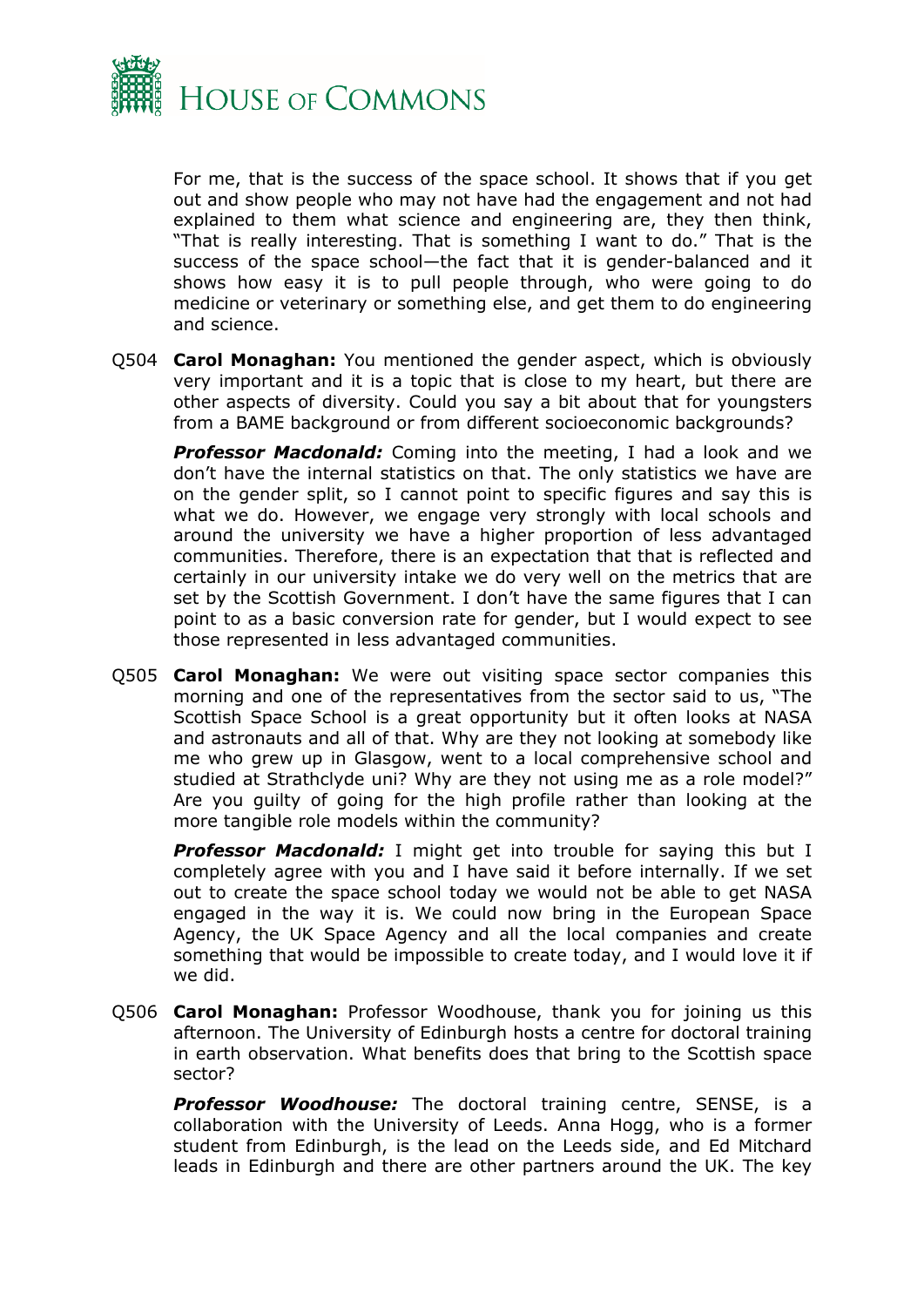

thing is that they get very focused training across a wide range of skills to do with earth observation. They have a narrow topic for their thesis but they have training and collaboration and do projects around a wide range of things. They are graduating from there and coming into the community.

We can have a discussion about whether PhD level is the optimum, because I think that we don't do a very good job of supporting Masters level. A lot of companies I talk to want to employ Masters-level graduates because they are not too academic, essentially. We don't have similar funding to help UK-based students. Therefore, a lot of the Masters programmes in earth observation that I see around the UK are dominated by overseas students, not UK students, and I think that is a real issue. We need to address that for the "everybody picks up on the skills" issue.

Q507 **Carol Monaghan:** You have both been involved in the creation of spinout companies. If a small company in the space sector wants to grow into a larger company, how do they do that without being bought out by a huge multinational?

*Professor Woodhouse:* Full disclosure: I have interests in a few startup and spinout companies, so I will answer that question specifically from an Earth Blox's perspective—I am a science adviser for Earth Blox. I will link this back into your previous question to Malcolm to do with diversity, because one of the challenges for a lot of companies that I speak to in the UK is that they are desperate to diversify their workforce.

The challenge that has to be addressed is that it may be 50:50 at the school level—which has been running for 20 years—but we don't see that pull through. Somewhere along that process the 50:50 becomes 80:20 and that has to be addressed. There are lots of tangible things that we can be doing to address that in the industry.

Generally, for companies, I don't know a company that wouldn't rather have more customers than an investment. It is easy to talk about investment and you can have the big numbers and everything else, but I think that changing the procurement system for the government entities in the UK would go a long way to supporting those companies, whether that is data as a service model or other software as a service model.

I know a lot of companies who won't bid for UK Government or Scottish Government contracts, largely because they want to keep all the IP. Start-up companies are not going to give you all their IP, so they have to look elsewhere. If you can change the procurement system so that these companies can get more clients and customers, that is how you will grow. That is how you gain interest and get other investment, external, outside of the UK investment, because these companies can sell things. If there is one thing you could do, it is to try to make that easier.

*Professor Macdonald:* I fully agree with everything that Iain said. There is definitely increased access to capital now within the space sector.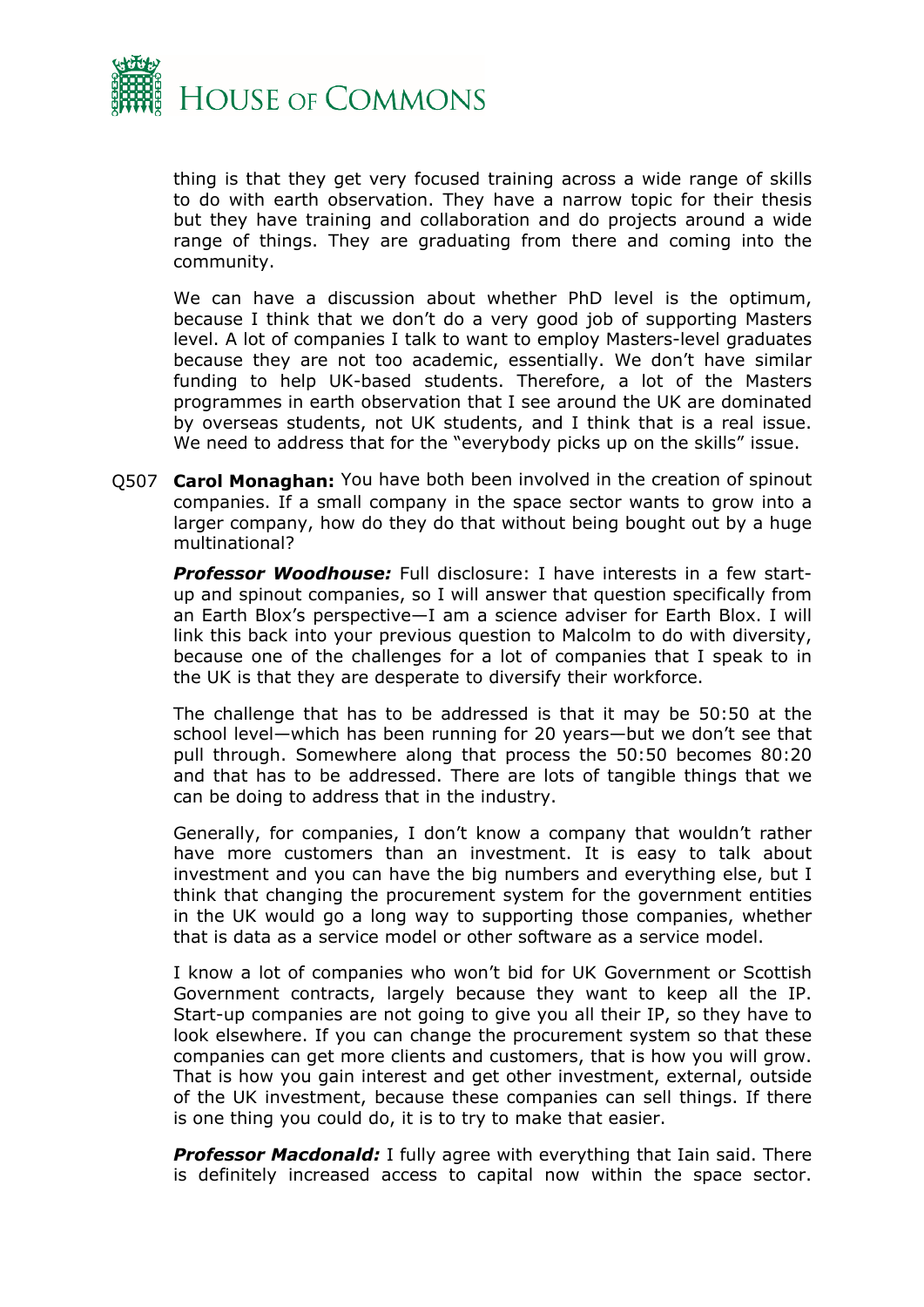

There is more available to companies to allow them to grow, but I think that the UK needs to look at how we support all companies, start-ups and larger companies.

When we look at how things are done elsewhere—in Europe and in North America—there is a tendency more towards contracts than grants, using contracts to support the development of a service and then to anchor customers for that service. If a company has a contract it becomes more investable as well. Government can use the placement of contracts to increase the amount of private capital going into businesses. There is a number of things that could be done that would bring space services into Government but also help to grow the sector. It is a mix of making that private capital available but also there are things that Government could look to do differently.

*Professor Woodhouse:* If I may quickly add to that, one of the positives I see from the UK Space Strategy is getting the MoD more involved in the dual use. Companies in the US can keep their lights on by getting steady defence contracts to basically keep things going, whereas in the UK I don't know of any earth observation company that does that.

**Chair:** Thank you, Professor Woodhouse. That is a very important point and it will be helpful for our report. I will turn to my colleague Aaron Bell.

Q508 **Aaron Bell:** Thank you both for coming and for the warm welcome. You have anticipated my opening question, Professor Woodhouse. I want to talk about the National Space Strategy, which was launched last September, and the Strategy for Space in Scotland that followed a month later. Starting with the UK one, I will ask you both what you see as the strengths and the weaknesses of the UK National Space Strategy. I will go straight back to you, Professor Woodhouse, because you have already started.

*Professor Woodhouse:* On the strengths of the UK strategy I am a supporter of getting the MoD involved in the dual use aspect. I have seen examples in the US of applications and things where that has worked successfully. Looking at the strength of climate studies in the UK and picking up on the earth observation I think is very important.

That brings me to the cons or the downside of the strategy. I don't think that the UK puts enough emphasis on data and the value of data. Where maybe 20 years ago we started to recognise the value of medical data, space data and environmental intelligence data have to be absolutely front and centre. Because that is not just from an industry perspective and the way that you grow the revenue stream from that but also our understanding of security angles and many different angles where data has to be front and centre.

There are other things that I know people yesterday picked up on: that it is not quite a plan yet and there is no budget so it is quite difficult to write a strategy if you don't know how much you have to spend. They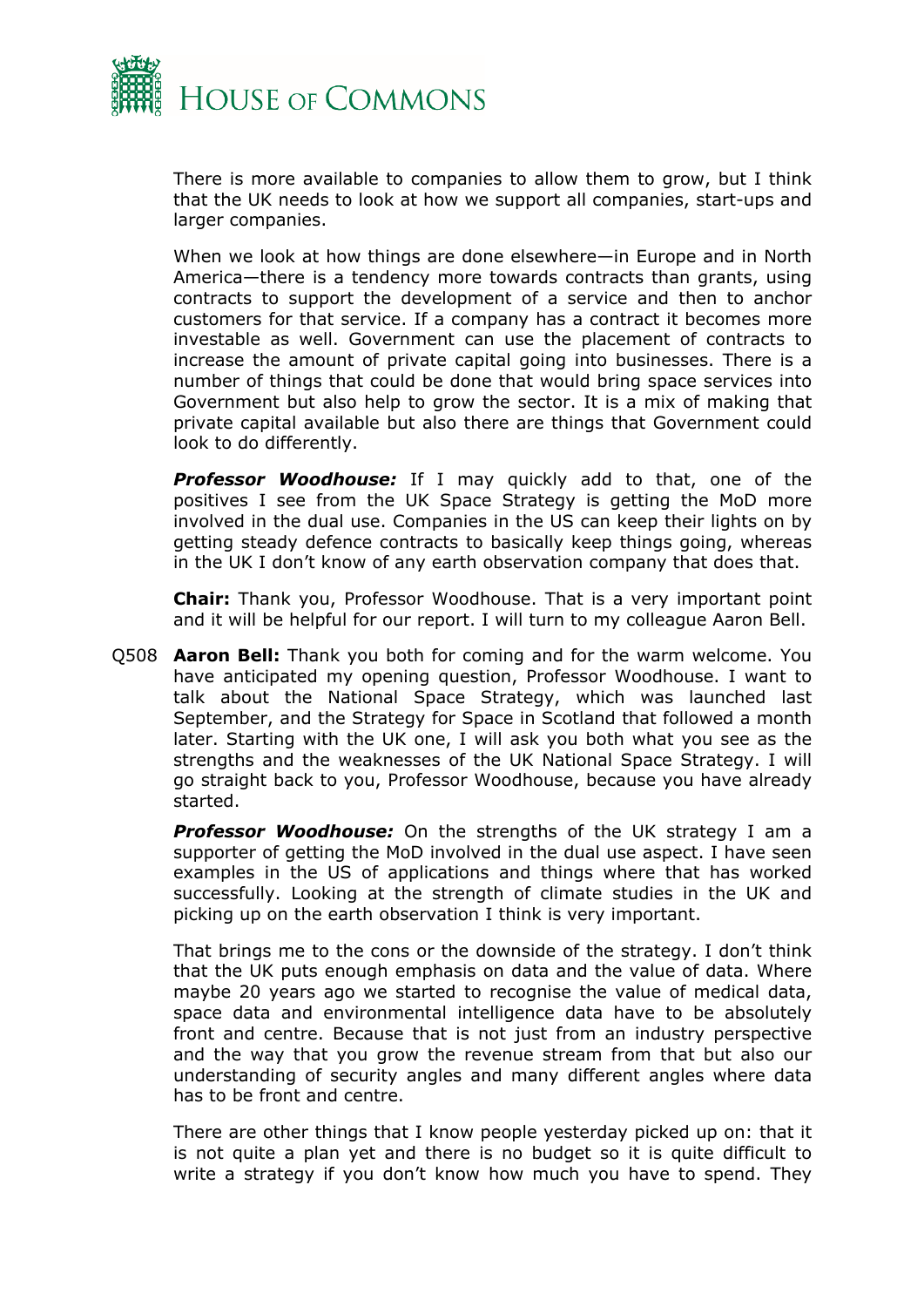

could have picked up on the diversity issue. The Scottish Space Strategy has managed to pick up on that and the Canadian space strategy picked up on that. If you can turn the 50:50 at 16 into 50:50, when they are 40 and in boardrooms and everything, if you can achieve that you will radically change the quality of the workforce in the space industry.

Unfortunately, they did not pick up on that as something that should be front and centre. Arguably it should be front and centre of every strategy the Government produces, but focusing on this one.

The other major downside for me is it is not even a year old and the strategy is already under question. On the 10-point plan, number 2 says "including participating in Copernicus". The strategy says that we will commit to being in Copernicus and it is now not very sure. That raises questions about everything else in the strategy: what else is negotiable? My main concern is that the strategy has lots of valuable points but we have to stick by it and push it or it is not really a strategy.

Q509 **Aaron Bell:** Thank you. Before I turn to Professor Macdonald, your forum was obviously involved in the Scottish Space Strategy. Did you have any input into the UK Space Strategy as well?

*Professor Woodhouse:* Input to the UK Space Strategy was through the same mechanisms that everybody had an input through. We probably formed too late in the Scottish Space Academics Forum to have any real solid input in that. We did have some input for the Scottish one.

*Professor Macdonald:* The UK strategy, for me, was very much a continuation of the path that we have been going on. There was not a major surprise in there, nor was there major deviation from it. In some respects that is a strength of it but also a bit of a weakness, because it did not address some of the very specific issues that Iain mentioned that are emerging opportunities that we could have done more on. There was potentially an issue there.

Looking at what has worked very well in the sector in the last few years, we have a strong track record in starting companies. We don't have a particularly strong record in scaling them up, gaining bigger shares of the market. That is something that Germany has done very well. It has fewer start-ups but a bigger share of the market. There are things that we could have looked at: what has worked, what has not worked and what could we do differently in the future? I think that would have been nice to see that.

Q510 **Aaron Bell:** Following on from that, is it a potential failing—and we have heard this from some other witnesses—that there is a lack of focus? It is trying to do a bit of everything but the UK may be best served, given the relative size of our economy and the academic research and so on, to focus on it more intensely?

*Professor Macdonald:* It is always a difficult thing because you want to include as many people as possible. You want to get buy-in from as large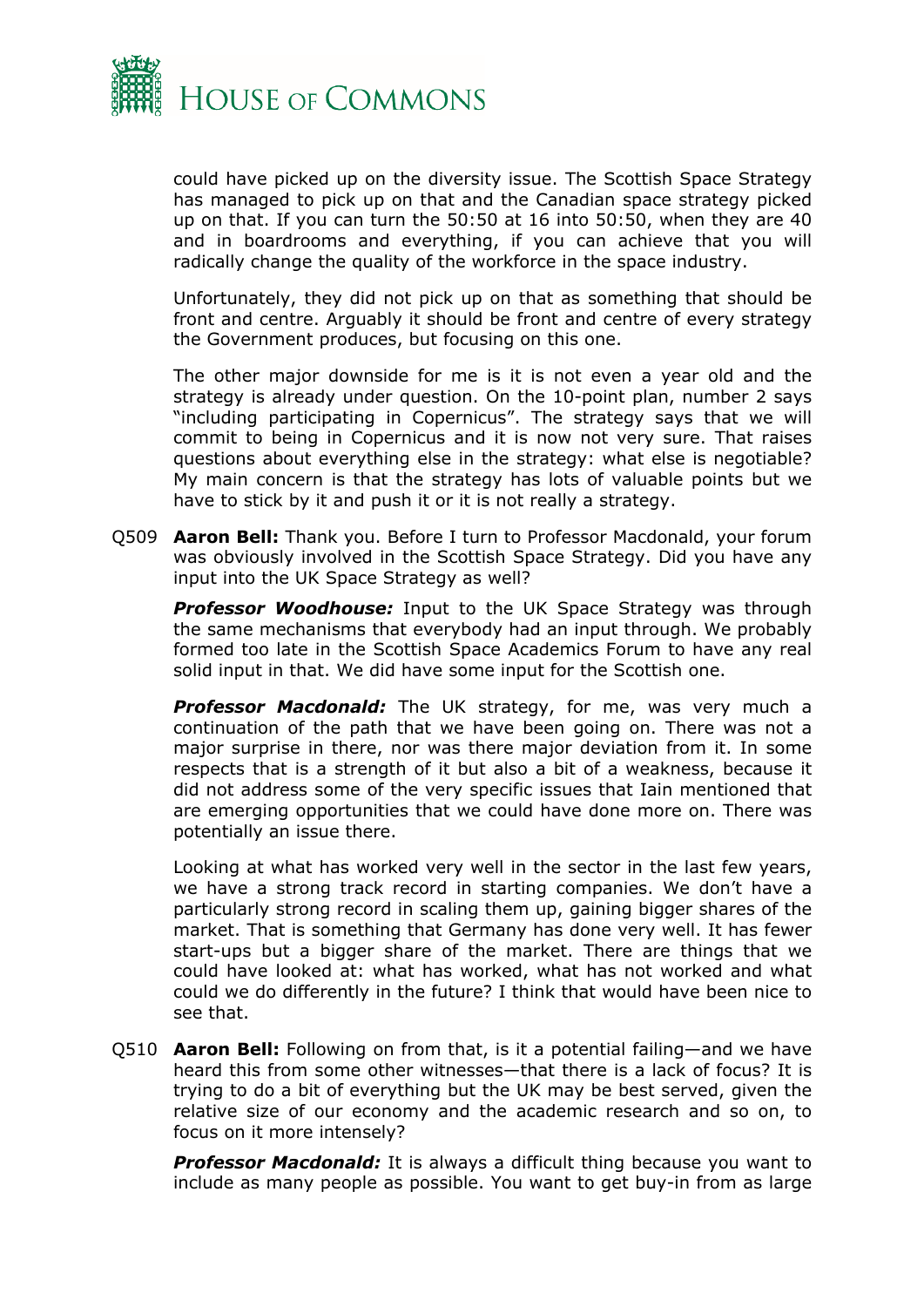

a community as possible but, at the same time, you end up writing quite a broad strategy that then lacks the focus and it delays some of the difficult decisions that may need to be taken.

I put in my submission that I think perhaps there will come a point where we need to make some of those difficult decisions and say, "This is what we are doing. This is a strategic priority for the next number of years" and focus in on that and accept that parts of the community will not feel quite as lost as they have in the past.

Q511 **Aaron Bell:** Turning to the Scottish Space Strategy—I will stick with you, Professor Macdonald—without getting into the constitutional arguments, why does Scotland need its own strategy for space?

*Professor Macdonald:* We have talked already this morning about the fact that there is an established space cluster here. Not getting into constitutional things but, within the current devolution settlement, there are elements of economic development that are devolved to the Scottish Government. The space sector is clearly part of the Scottish economy and it makes sense that not just Scotland but other areas of the UK should have their own strategy for how they support key strategic sectors.

The Scottish Government have recognised space as one of the key strategic sectors that they want to support. I think it is logical that you have these strategies at different levels and, hopefully, as we go forward, we will see them become more integrated and more overlapping so that they start to support each other better.

Q512 **Aaron Bell:** You must see it as complementary to the UK Space Strategy. How do you think the prospects for launch in Scotland affect the Scottish space sector? Will that make a substantial difference, given that there will be the opportunities from Sutherland or Shetland?

*Professor Macdonald:* The fact that launch is the one thing we cannot do now makes it of clear added value to the sector. It is also something that attracts people into the sector. It is very high profile and something that people want to get involved with. The fact that it gives that high profile and means we can do everything in Scotland is a clear added value to the Scottish community but also to the UK community. It gives us the launch capability in Europe that should be more accessible and cheaper. It should only be a positive to us.

Q513 **Aaron Bell:** The same questions to you, Professor Woodhouse: why does Scotland need its own strategy? You had a role in formulating that: would you speak about that? How does it complement the UK strategy and do you have any comments on launch in Scotland?

*Professor Woodhouse:* The Scottish Space Academics Forum was asked to contribute, so we discussed it and made some recommendations. Many of those recommendations have not yet seen the light of day. They were perhaps too very clear and tangible and required a budget attached to them, which is part of the problem with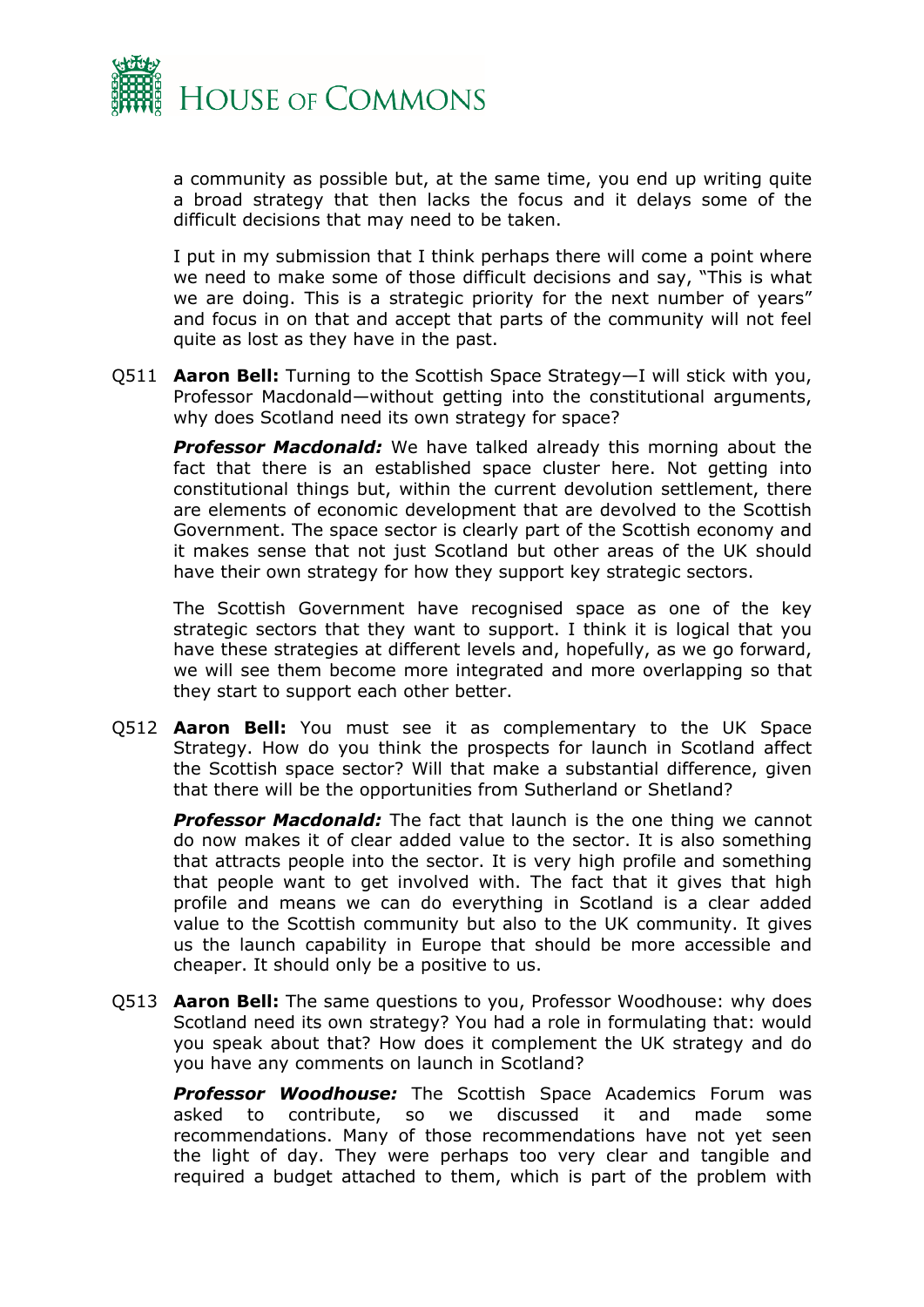

both of the strategies. To answer your previous question: I suspect some of these will be prioritised very quickly once we know how much money is available.

Does Scotland need a space strategy? Everybody should have a space strategy. The University of Edinburgh is developing a space strategy; Strathclyde probably is or has already. I would encourage every major company in the UK to be developing a strategy of how they can take advantage of what is happening in the space sector, because it is moving fast and will change everything. It is entirely appropriate that the Scottish Government should have that. The particular aspect of the academics is that the innovation, talent and skills will come through higher education. That has to be fed. Fill that funnel from higher education, and primary education even, and that is all devolved. To have a strategy that makes sure that we are filling that pipeline of talent and innovation has to be dealt with at Scottish level.

#### Q514 **Aaron Bell:** Is it complementary?

*Professor Woodhouse:* I think it is complementary. When discussing space generally and why it is clearly important and a real opportunity, the one thing I tell everybody is that the Scottish Government and Westminster agree. That should tell you something. I think it is very much complementary.

My understanding is that the Scottish Space Strategy was written with some visibility of what the UK strategy was going to be. I don't think they are saying anything different. I think that one of the downsides of possibly both strategies is that they are much the same as many other countries' strategies, such as Canada or Australia. We don't differentiate ourselves especially well but I don't see any incompatibility between the strategies within the UK.

Q515 **Aaron Bell:** To follow up on the point you have already picked up on, if it is the same as everybody else's strategy, surely focus has to be the answer. You are right that that requires some knowledge of budgets but, as you see things at the moment, what would you recommend without that knowledge of budget? Is there a particular area that we should be focusing on?

*Professor Woodhouse:* I don't know about the particular area but I think we need some moonshot scale of ambition. We launched the Scottish Space Strategy in Dubai at the expo before Christmas and talking to the people in the Dubai space agency; they are already planning Mars colonisation and everything else. They are looking at a very long timescale. Why do we not similarly have very clear ambitions?

I am not arguing in favour of Mars but something that clearly has the UK or Scotland at the forefront and leading on something. Whereas, for the most part, we are keeping up with the neighbours and kicking the football around and saying, "Well, it is my football. I'll play with it and go and kick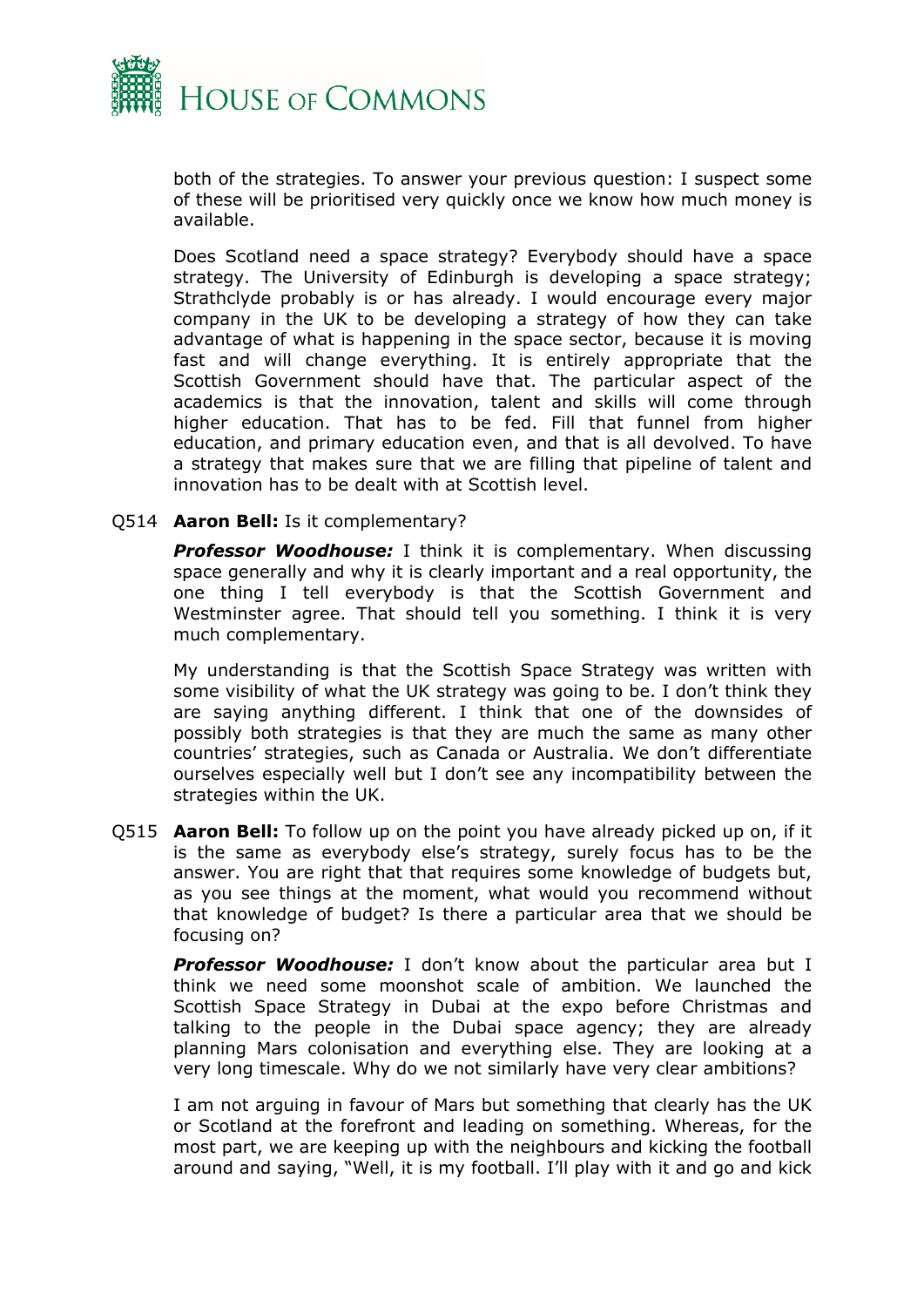

it about on my own," which is part of the rhetoric that we get at the moment.

We have to identify things that we are definitely going to lead on in the next 10, 20 years. I know that it is difficult for politicians to commit to those kinds of timescales but we have to find those moonshot ideas and say, "This is what we are definitely going to lead on and everybody else can jump on our bus or not."

Q516 **Katherine Fletcher:** I had a couple of questions prepared but I want to return to some of the themes. You have just said that we need some big targets. Would you share what you think they should be?

*Professor Woodhouse:* The short answer to that is no. I have not sat down and thought exactly what those are from the data side of things about what is or is not plausible. We had the discussion in the Scottish Space Academics Forum of trying to push for ambitions of what Scotland might achieve. I think a moon mission or something was talked about. We have to be clear in having that discussion and pushing it forward. I am not sure it is for me to specify exactly what that would be.

Q517 **Katherine Fletcher:** Thank you both for your time, by the way. Professor Macdonald, would you like to give an idea of what we should be thinking about? While historically politicians have not been keen on 20 to 30-year timescales, if you are talking about space I think you could be pushing against an open door here. As you said, if we have a series of different sets of people agreeing on the basic thrust, there is an opportunity space for us to fill it with content.

*Professor Macdonald:* I think I will stick with Iain and say no. If we look back to the Space Innovation and Growth Strategy, the Case for Space, the documents were coming out a decade or more ago. The UK established a position of thought leadership and the sector grew on the back of that. We have not shown quite that same thought leadership more recently. At the same time, we now have more access to risk capital, so I definitely would encourage the Government to think about focusing on higher-risk activities, because you cannot rely on the private sector to take on things that they might not have been able to do a decade ago.

If we think about what space is good for and what are the key challenges that we face as a society, you are thinking about things like net zero, the sustainable development goals, the climate emergency. There is a whole raft of things there, where I think civil space could be set up in a similar way to what we are seeing on the defence side of space where it is all about national security and everything they have used from that perspective. You could take civil space and say, "Everything is about this climate emergency. How do we make our world sustainable for the future?" You could set up a large challenge there, right across society, that integrates space with different parts of the community, different parts of the economy, all geared towards this one big challenge.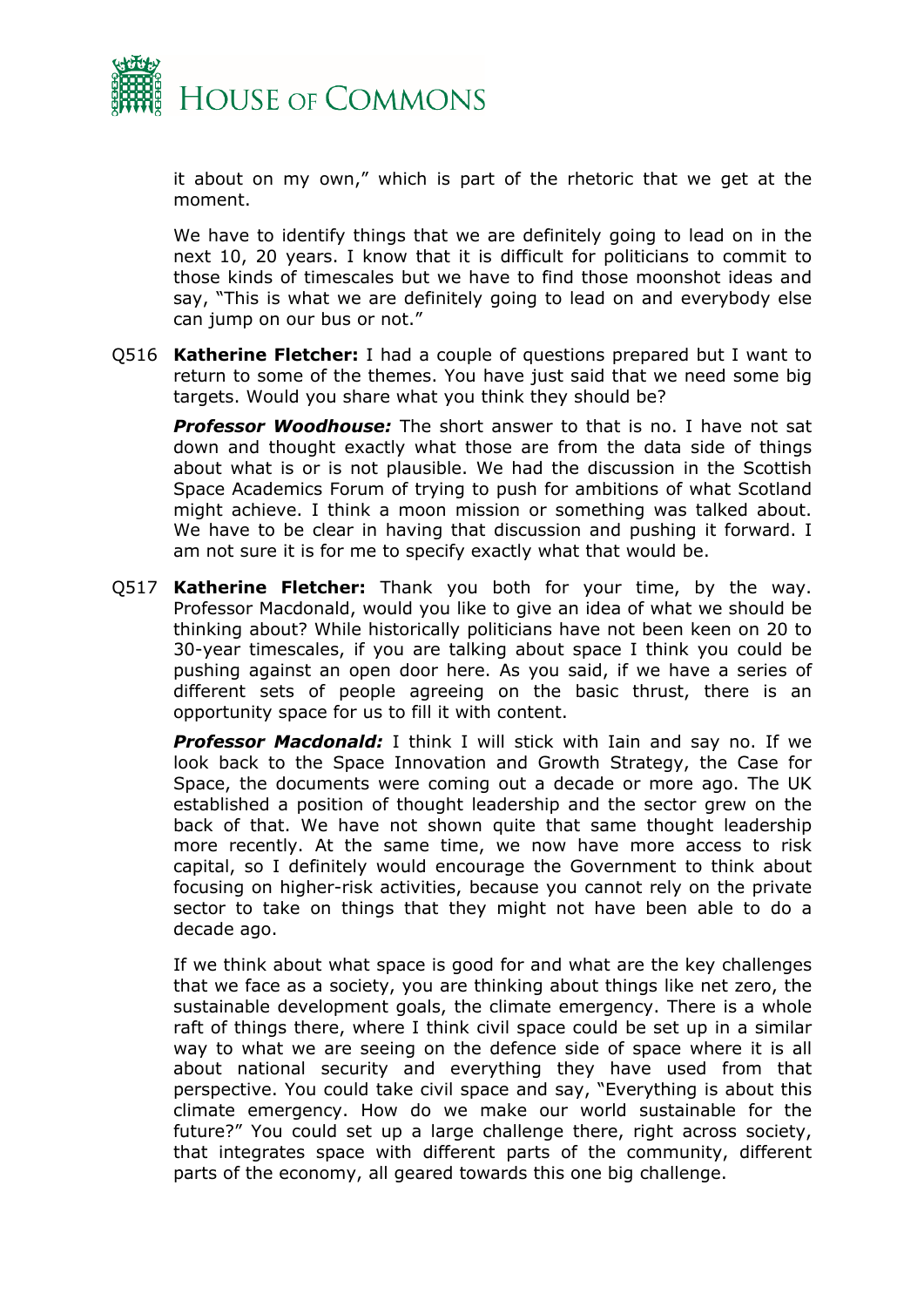

To go back to the point that Iain made earlier, to have the risk of walking away from Copernicus, when that is the challenge that we have today, would be very disappointing.

Q518 **Katherine Fletcher:** I will confess to having a slight interest in the sector, having spent two weeks here in November discussing those very topics. I find that often it is quite a good idea to take an example and chase it through. Professor Woodhouse, let me evolve this a touch. Part of the job of politicians is to set the ground conditions for success and part of the job of politicians is to get out of the way where at all possible.

I want to chase an example in two areas. We could use our capabilities in space to be the world leaders in space-based agricultural monitoring that removes the need for excess hydration, excess fertilisers, excess nitrogen. I will pick one very detailed one. If you were to stimulate that environment, do you need Government setting metric targets for how many satellites we have up or how many people are employed, or do you need a Government procurement system that is swung in behind that target, or do you need a change to primary legislation to recognise the value of the per 30 centimetre data that would come back from the area of soil under cultivation? Do you see what I mean?

Could you help me and the Committee chase an example through that gives us clear recommendations to make? I can see Professor Woodhouse waving at me, so I will stop talking.

*Professor Woodhouse:* I had some time to think about your first question. Let's take an example that leads directly from what you were suggesting, which I think is a good one. Take one of the sustainable development goals—say, no hunger, and let's say that the UK will lead on using space to contribute to making sure that nobody is hungry any more and make that a north star, something that drives the choice of procurement and the decisions that are made.

It could be from procurement, and there are some examples through the IPP programme that was essentially UK Space Agency respending FCDO moneys, as I understand it—that idea of recognising that there is a need and a role for the UK Space Agency in helping these other agencies on where their money is best put. You could take something like one of the sustainable development goals and say that will be our contribution. I used the term "moonshot" but it could be a local thing on Earth to say there is something that the UK has some great expertise in that we could put to even greater effect and over a 10-year period we will eradicate hunger.

Q519 **Katherine Fletcher:** What would you change in the procurement system, for example, to make that happen?

*Professor Woodhouse:* On the procurement—I think Malcolm suggested this as well—instead of putting out grants, just procuring services and doing it without having to hog all the IP. Then you will get a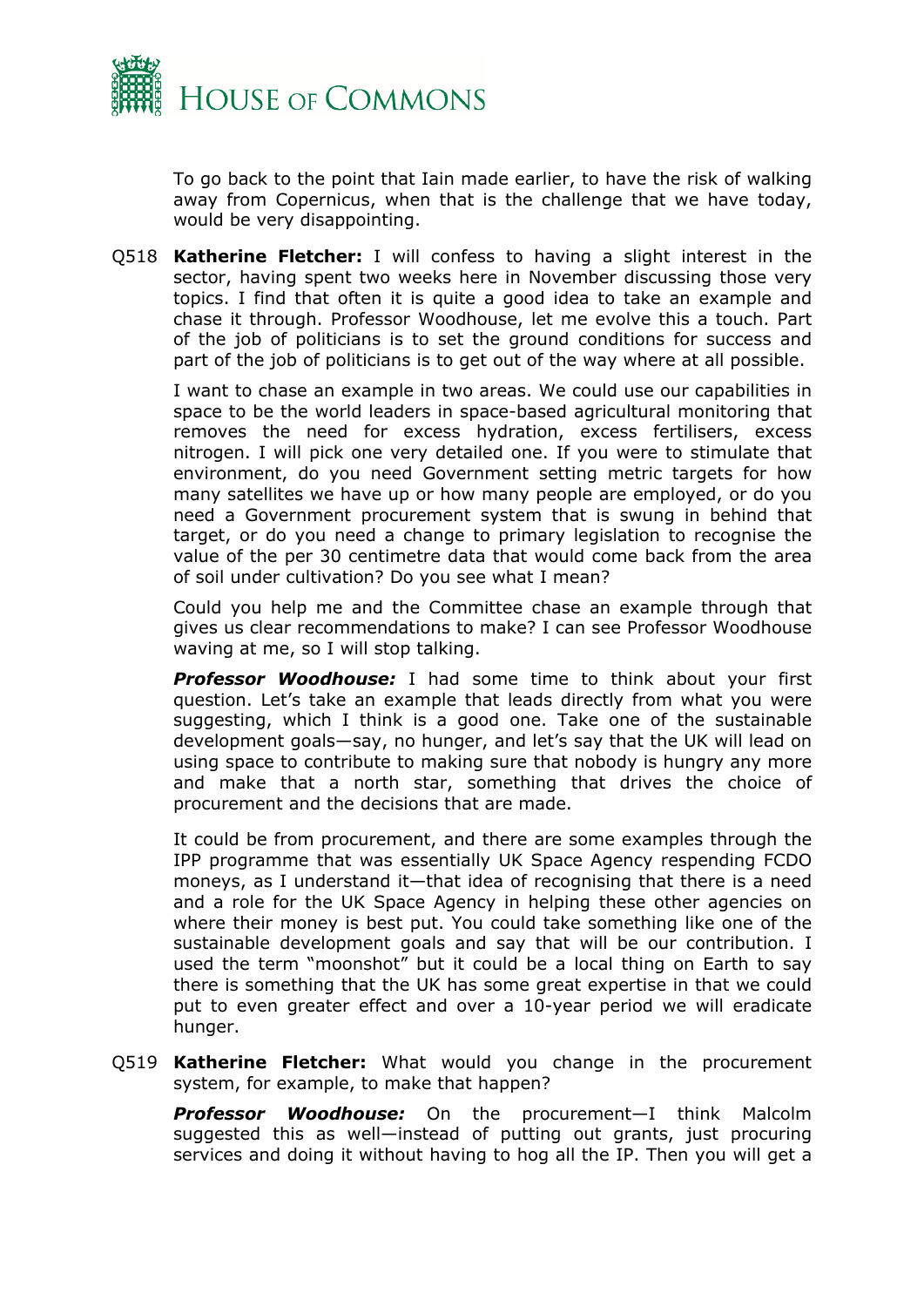

lot more interest from not just the start-ups and the small companies; as Malcolm was saying, the big companies will get into that as well.

Q520 **Katherine Fletcher:** I will give you a "for instance" just to make sure I am following you. Should FCDO want to track maize yields in Kenya, would presenting that as a commercial contract to supply of baseline business work?

*Professor Woodhouse:* As I understand it, the IPP programme was all grant-base, whereas what you want is a procurement that is not just a one-off "show me that it can be done" but saying, "We need this information every year for the next 10 years".

**Professor Macdonald:** I very much agree with all of that. One of the challenges that we have had, particularly in the last few years, has been single-year budgets within Government. That has led to the space agency getting their budget quite late in the year. It is then trying to spend its budget quite often within three, four or five months, so you end up with very short projects that, by their very nature, limit innovation; because you cannot go off and do a large research project and then deliver a programme on the back of it. It has to be very much something that is ready to go.

We have the multi-year settlement. I think that if we can use that to set in train longer programmes of activity, where we can develop these new capabilities and then operationalise them, that will set a change from where we have been in the last few years.

Q521 **Katherine Fletcher:** Given that we have chased that example through and it is possible, is there anything in your mind that you are thinking about but not necessarily sharing that you would like to see in addition? For example, Harwell has a big satellite testing facility that looks a little bit James Bond-y. Is there something that you are thinking, "It would be lovely if we had" or are you saying that the nous and innovation and ecosystem as you described it is well placed and Government need to get out of the way to make it successful?

*Professor Woodhouse:* I will go back to my thing about data. The infrastructure to support that is one of the key things. The Edinburgh city deal is investing quite a lot in the Edinburgh international data facility. We need more of that, essentially. We need more to make sure that we are in control of that data and knowhow to manage it and can bring it together with other forms of data. Space data on its own is very rarely of value. You have to bring that together with other data to add that value, so I think having the infrastructure to do that is what we need.

Q522 **Katherine Fletcher:** I have a clarifying question: you would not want to buy that? You want the data centres—for reasons of security and accessibility and IP—to be physically located on these shores?

*Professor Woodhouse:* I want the companies that own them to be based on these shores, yes. At the moment, your choice is Amazon,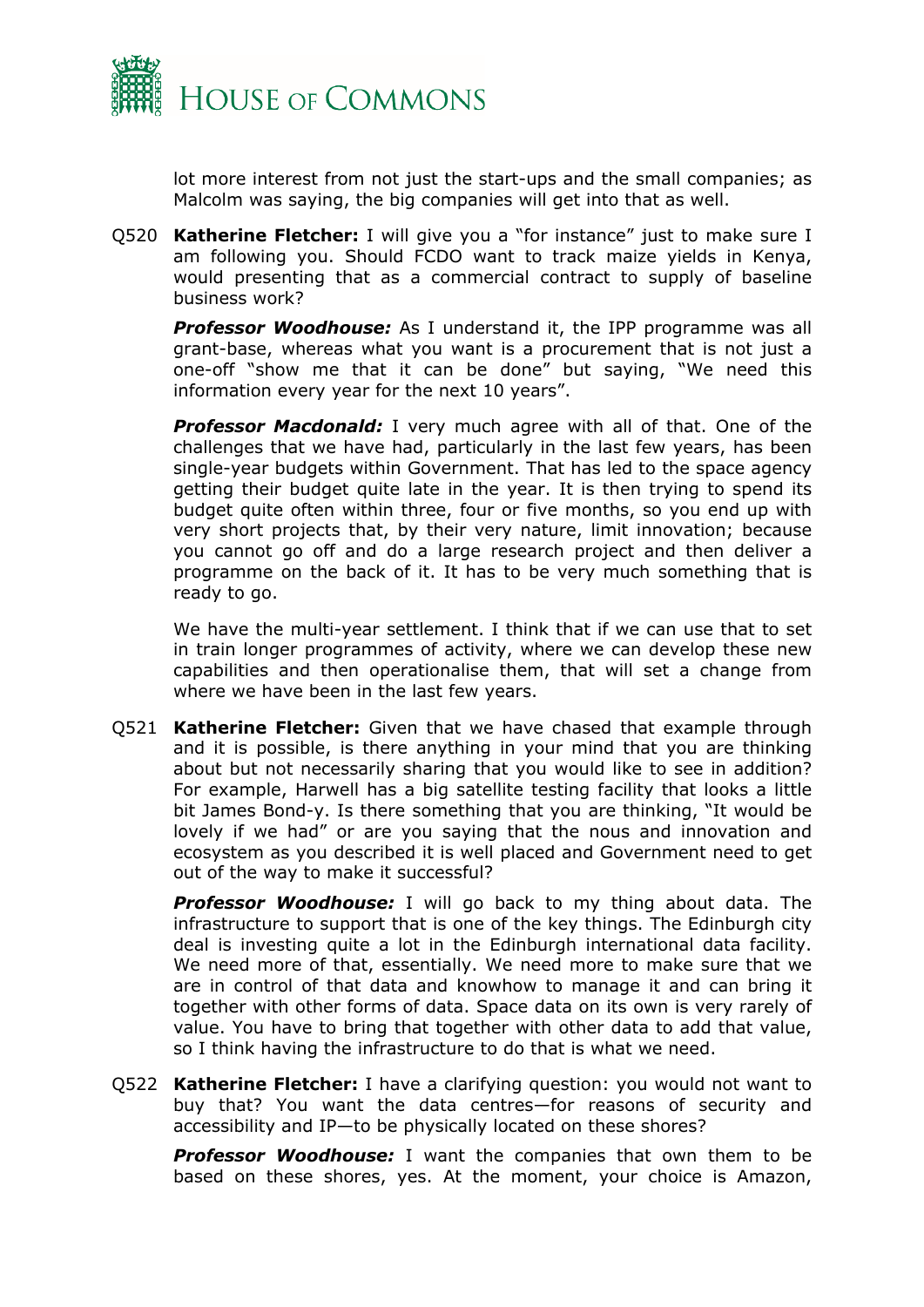

Google, IBM and so on. From a Government perspective, you should be thinking, "We can buy it in but it is all offshore. It is all export money." You want the next big data company to be home-grown, not something with which we are helping fuel US companies.

**Professor Macdonald:** You are never going to get anybody sitting in front of a committee of politicians saying, "We don't need any more money. We don't need any more support." There are areas of the space sector that are very high capital and there are always things that are difficult, particularly for start-up companies when you have new emerging areas of the sector and those facilities may not exist or are not that accessible for them. At the same time, there has been quite large investment into particularly the Harwell campus recently.

I urge that future investment is well thought through and that there is a clear use for it and that it is not a case of, "This is what I need now," failing to recognise that it takes three or four years to build it and by the time it is built the thing that we actually want might be different. I think perhaps that process of investment and delivery could be better thought through in the future.

Q523 **Chair:** A final question from me to Professor Woodhouse. You mentioned Copernicus. The UK has applied to participate in Copernicus but that application has not been granted, yet at least. The Committee had a session yesterday in Westminster in which we heard from the UK Space Agency. One of the points that was made—I think it was by the agency is that the UK would still have access to the data supplied by Copernicus in whatever circumstances, whether we were participating or not. If that is the case, in your view, does that mitigate or solve the problem? What would we be losing out on and is access to the data not good enough?

**Professor Woodhouse:** You lose control of the data because you are outside the tent, not in it. At the moment the agreement says that nonmembers will get the data slightly later, so anybody who is doing rapid services will be disadvantaged by that. Who is to say that in a few years' time they don't change it again, so that in fact you don't get it until a week later? We will have no say or contribution to how that goes forward.

The key thing is that the Copernicus programme is at risk for us not being a part of that and then our trusted partner status becomes questionable. It is all very well talking about international programmes and everything else, but if our trusted partner status is eroded that does not put us in a good position for future negotiating with other international agencies.

**Chair:** Thank you. It is very helpful to hear from you on that. I thank both professors for your evidence today. That will be the final oral evidence we will take on our space inquiry. Along with your evidence and the sessions that we have had, we will add our reflections on the visits we made this morning and to Harwell, and the Committee will produce its report during the weeks ahead. Thank you very much indeed for coming